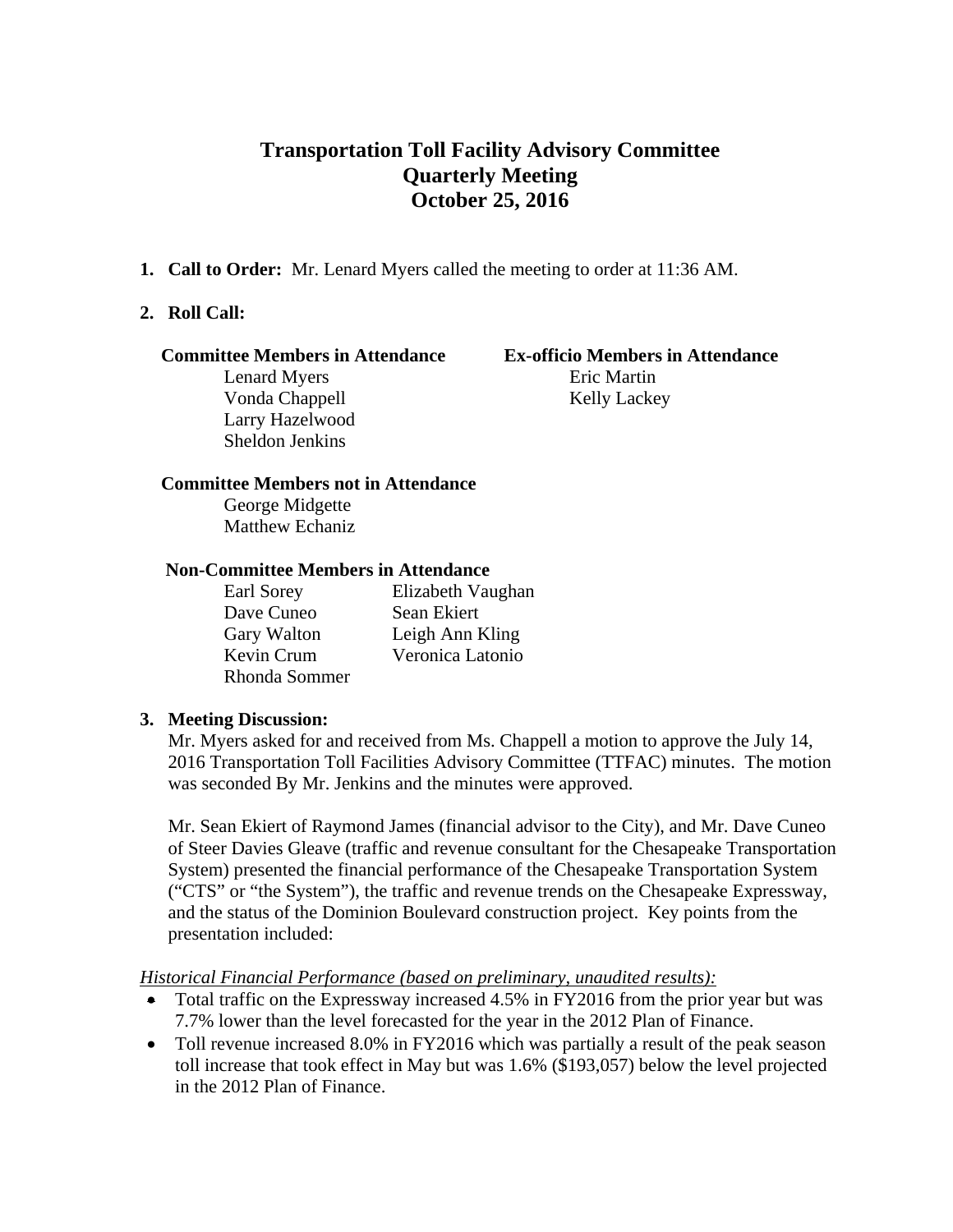- CTS operating expenses increased 10.6% in FY2016, which was primarily attributable to setup of the back office system for Dominion Blvd. Veterans Bridge.
- Despite the increase in FY2016, Operating Expenses were \$321,775 lower than the level forecasted in the 2012 Plan of Finance, offsetting the revenue variance.
- The FY2016 deposit of \$2,202,316 to the Renewal and Replacement Fund for major maintenance on the Expressway, as recommended by the City's Consulting Engineer, was \$1.3 million less than the amount forecast in the 2012 Plan.
- Overall, the FY2016 financial performance of the system was generally consistent with the 2012 Plan of Finance, providing the additional working capital that will be necessary to support the commencement of Dominion Boulevard Veterans Bridge operations and make the required deposits to debt service reserve funds.
- The preliminary Renewal and Replacement Forecast from the Consulting Engineer for FY2016-FY2020 indicates that the required deposits over the five-year forecast period will remain below the amount originally forecast in the 2012 Plan of Finance.
- Despite lower-than-forecast revenues and projected increases to operating expenses, the financial forecast prepared by the City's consultants and staff indicates that CTS is still likely to achieve its targeted level of cash reserves prior to the significant increase in annual debt service in FY2019.
- The City's consultants indicate that financial performance is more likely to vary from projections beginning in FY2017 with the opening of Dominion Boulevard due to the lack of existing baseline data.

### *2016 Peak Season Expressway Traffic and Revenue:*

- The 2016 Peak Season included one less week than the 2015 prior Peak Season due to the timing of Memorial Day and Labor Day.
- Peak Season Weekend Traffic decreased 4.1% year-over-year (adjusted to reflect one fewer peak weekend).
- 2016 Peak Season Weekend Revenue increased 24.9% over the prior year.
- 41% of vehicles travelling during 2016 Peak Weekends paid by cash, while 59% paid by EZ Pass.
- Traffic data indicates that during the busiest Saturdays of the Peak Season there are 26,400 more vehicles travelling in the Expressway/Battlefield Boulevard corridor than on Saturdays during the winter, and 89.6% of the additional traffic (23,600+ vehicles) are traveling on the Expressway.
- Battlefield Boulevard experienced a 4.5% average increase in weekend traffic on peak weekends, however, this increase was well below the 20% increase forecasted by the traffic model due to traffic diversion from the Expressway due to the toll increase.
- Average Summer Peak Saturday traffic on Battlefield Boulevard in2016 is approximately equal to the average weekday traffic on Battlefield Boulevard.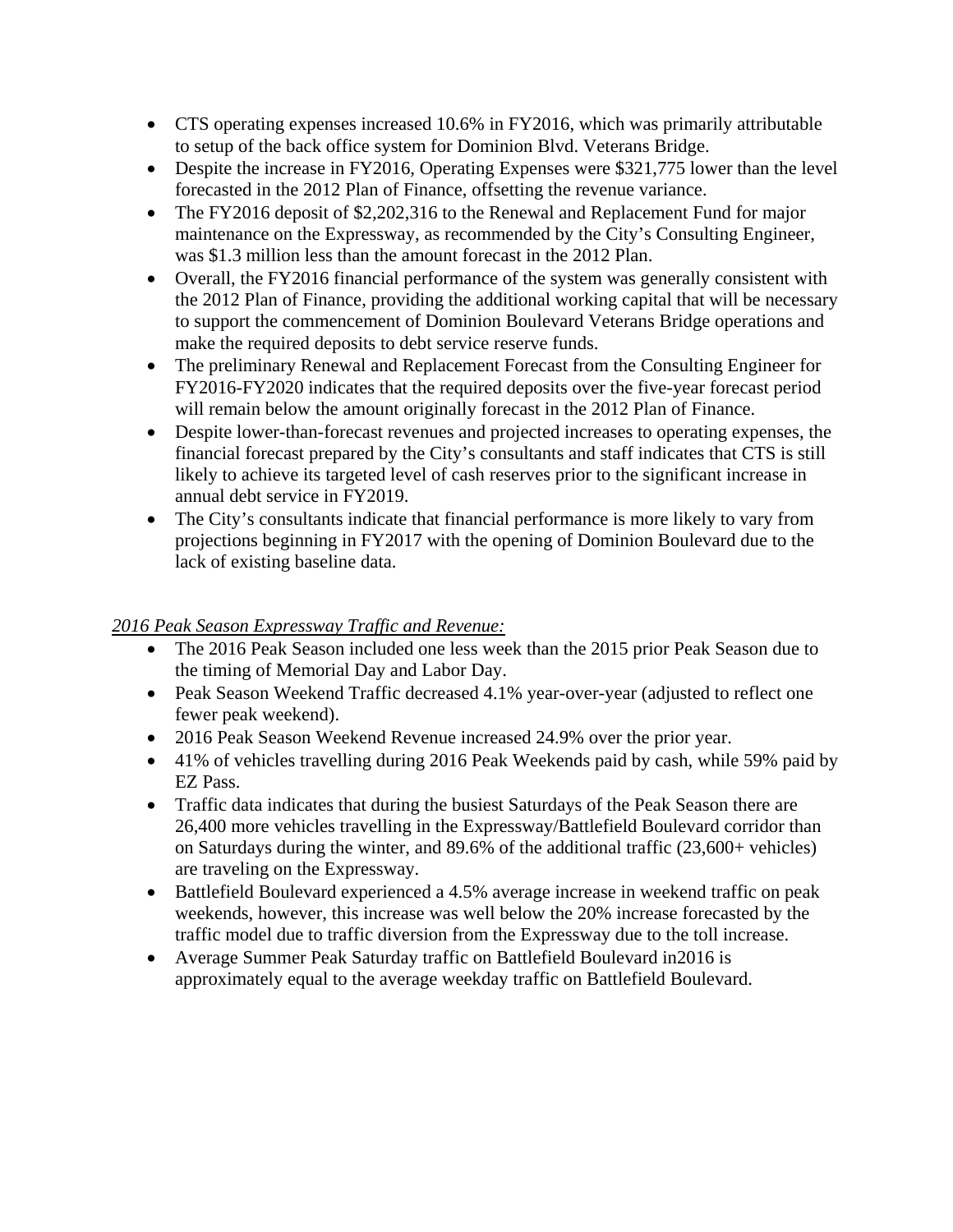# *Dominion Boulevard Project:*

- Dominion Boulevard Project construction is on track for completion prior to the contract completion date of April 1, 2017 and within budget.
- Tolling is expected to begin by the end of 2016.

# *Updated Traffic, Revenue and Financial Forecast*

- Steer Davies Gleave has prepared updated forecasts for Chesapeake Expressway and Dominion Boulevard, utilizing latest actual performance and traveler behavior data, updated socioeconomic outlook, and current plans for improvements to other roadways.
- Expressway Revenues in the 2016 Forecast are relatively consistent with the 2012 Forecast through 2020, but lower by 5% to 7% in 2028 and beyond.
- Dominion Boulevard Revenues in the 2016 Forecast are relatively consistent with the 2012 Forecast through 2021, but lower by 4% to 6% in 2022 and beyond.

# *Overall Conclusions:*

- Revenue in FY2016 was sufficient to meet all requirements for operating expenses, debt service coverage, and maintenance. Excess revenues were used to build CTS reserves as required by the Plan of Finance.
- Cash transactions were only 29% of total transactions in FY2016, but represent a higher share (43% in FY16 and 41% in CY16) of transactions on Peak Weekends.
- The share of Expressway transactions represented by travelers enrolled in the City's Discount Program remained at 38% of total Expressway traffic in FY2016, and represented 11% of Peak Weekend traffic.
- Overall, projected financial results using the 2016 Forecast are generally consistent with the 2012 Plan through FY2020, and slightly weaker thereafter.
- Increased variance between actual and forecast results can be expected during ramp-up of Dominion Boulevard operations.
- The next scheduled adjustment to toll rates on the Expressway in 2021 is an increase in both the regular toll rates and the peak season weekend rates. Continued monitoring of traffic and revenue levels, operating and maintenance expenses, project expenditures and operating experience for Dominion Boulevard is necessary to ensure that revenues will be sufficient to meet legal obligations of the CTS financing and operating requirements of the system going forward.
- Once Dominion Boulevard comes fully on-line and its performance can be observed over the coming year (both from a singular perspective as well as its effect on the CTS as one of its critical components), base line data will become available to fine-tune consultant projections.

#### *Questions/Comments*

 Mr. Jenkins inquired about the expenses and maintenance costs for Dominion Boulevard. Mr. Walton explained the operating expenses portion includes the back office customer service component, costs for billing and collections of revenue for patrons who do not have an EZPass account, and the pursuance of uncollected tolls. Mr. Sorey explained the maintenance expenses which include maintenance and rehab on a total of 9 bridges, embankments, roadway, connectors, drainage areas and grounds maintenance.